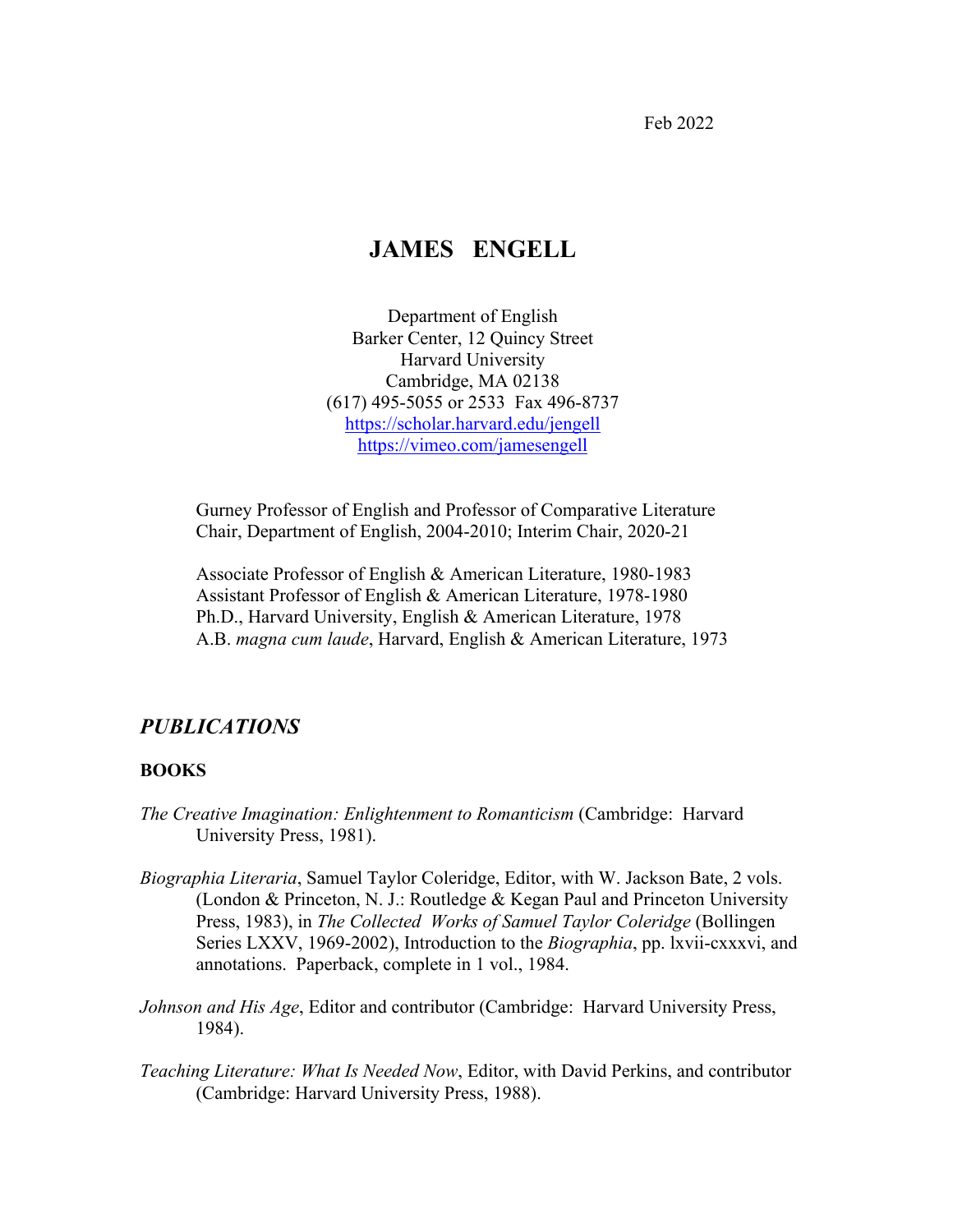- *Forming the Critical Mind: Dryden to Coleridge* (Cambridge: Harvard University Press, 1989). Chinese translation, East China Normal University Press, 2017.
- *Coleridge: The Early Family Letters*, Editor (Oxford: The Clarendon Press, 1994), also available through Oxford Scholarly Editions Online, http://www.oxfordscholarlyeditions.com/view/10.1093/actrade/9780198182443. book.1/actrade-9780198182443-book-1
- *The Committed Word: Literature and Public Values* (University Park: Penn State Press, 1999). Paperback 2008.
- *Samuel Taylor Coleridge: Poetry for Young People*, Introduction and Editor (New York: Sterling, 2003).
- *Saving Higher Education in the Age of Money*, co-author Anthony Dangerfield (Charlottesville: University of Virginia Press, 2005).
- *The Saturday Club: The 150-Year Milestone, 1986-2006*, Editor, with Michael Shinagel, and contributor (Hollis, NH: The Puritan Press, 2007).
- *Environment, An Interdisciplinary Anthology*, co-editor with Glenn Adelson, Brent Ranalli, and K. P. Van Anglen (New Haven: Yale University Press, 2008).
- *On Human Flourishing: An Anthology of Poems*, co-editor with Emma Mason, D. J. Moores, James O. Pawelski, Adam Potkay, and Susan Wolfson, (McFarland, 2015).
- *The Prelude* by William Wordsworth, newly edited from the manuscripts and fully illustrated in color. An edition of William Wordsworth's autobiographical poem (1805), with Introduction, notes, and marginal glosses; illustrated by artwork contemporary with composition of the poem. Co-editor Michael D. Raymond (Boston: David R. Godine, and Oxford: Oxford University Press, 2016). https://wordsworthprelude.com
- *The Call of Classical Literature in the Romantic Age,* co-editor with K. P. Van Anglen, and contributor (Edinburgh: Edinburgh University Press, 2017). Introduction and thirteen essays on the presence of classical literature in British and American writing, politics, religion, and culture during the Romantic Age.

#### **Books in progress**

*Coleridge: A Divided Self Reconciled*, an intellectual and critical treatment.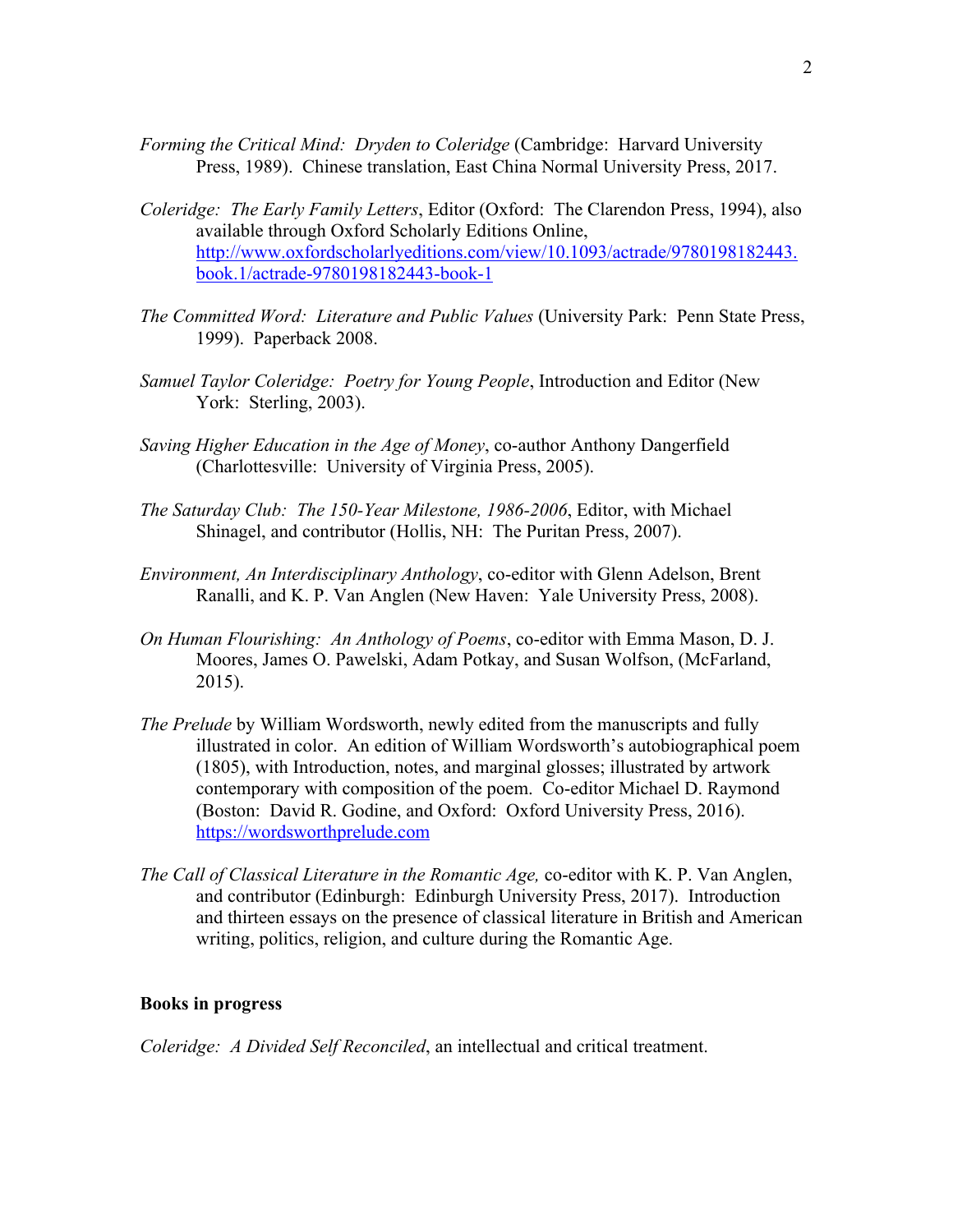#### **BOOK CHAPTERS, JOURNAL ARTICLES, ESSAYS**

"Johnson on Novelty and Originality," *Modern Philology* 75 (February 1978): 273-79.

- "The Modern Revival of Myth: Its Eighteenth-Century Origins," *Allegory, Myth, and Symbol*, ed. Morton Bloomfield (Cambridge: Harvard University Press, 1981), pp. 245-71.
- "The Source, and End, and Test of Art: Hume's Critique," *Johnson and His Age*, ed. Engell (Cambridge: Harvard University Press, 1984), pp. 233-53.
- "Leading Out Into the World: Vico's New Education," *New Vico Studies* 3 (1985): 33- 48.
- "Johnson Inhibited," *Harvard Library Bulletin* 33:3 (Summer 1985): 292-302.
- "The New Rhetoricians: Psychology, Semiotics, and Critical Theory," *Psychology and Literature in the Eighteenth Century*, ed. Christopher Fox (New York: AMS Press, 1987), pp. 277-302. Revised in *Rhetorical Traditions and British Romantic Literature*, ed. Don H. Bialostosky and Lawrence D. Needham (Indiana Univ. Press, 1994), pp. 217-32.
- "The Soul, Highest Cast of Consciousness," *The Cast of Consciousness*, ed. Robert Bain and Beverly Taylor (Greenwood Press, 1987), pp. 3-19.
- "Wealth and Words: Pope's Epistle to Bathurst," *Modern Philology* special issue *From Restoration to Revision* 85:4 (May 1988): 433-46.
- "Imagining into Nature: 'This Lime-Tree Bower My Prison,'" *Coleridge, Keats, and the Imagination: Romanticism and Adam's Dream*, ed. J. Robert Barth and John Mahoney (Columbia: Univ. of Missouri Press, 1990), pp. 81-96. Reprinted in *Romanticism: Critical and Primary Sources*, 4 vols., ed. Andrew Warren and David Vallins (Bloomsbury, 2020).
- *Princeton Encyclopedia of Poetry and Poetics* (3rd ed.). Essays on "Imagination" and "Fancy" (total 7000 words), 1993. Revised and enlarged for 2012 edition.
- "Eroding the Conditions for Literary Study," *Teaching Literature: What Is Needed Now*, ed. Engell and Perkins, pp. 191-98.
- "First Principles, Final Causes: Coleridge and German Idealism," *The Coleridge Connection*, ed. Richard Gravil and Molly Lefebure (London: Macmillan, 1990), pp. 153-77.

Review Essay of Jerome Bruner, *Acts of Meaning* and Vico's *Study Methods of Our*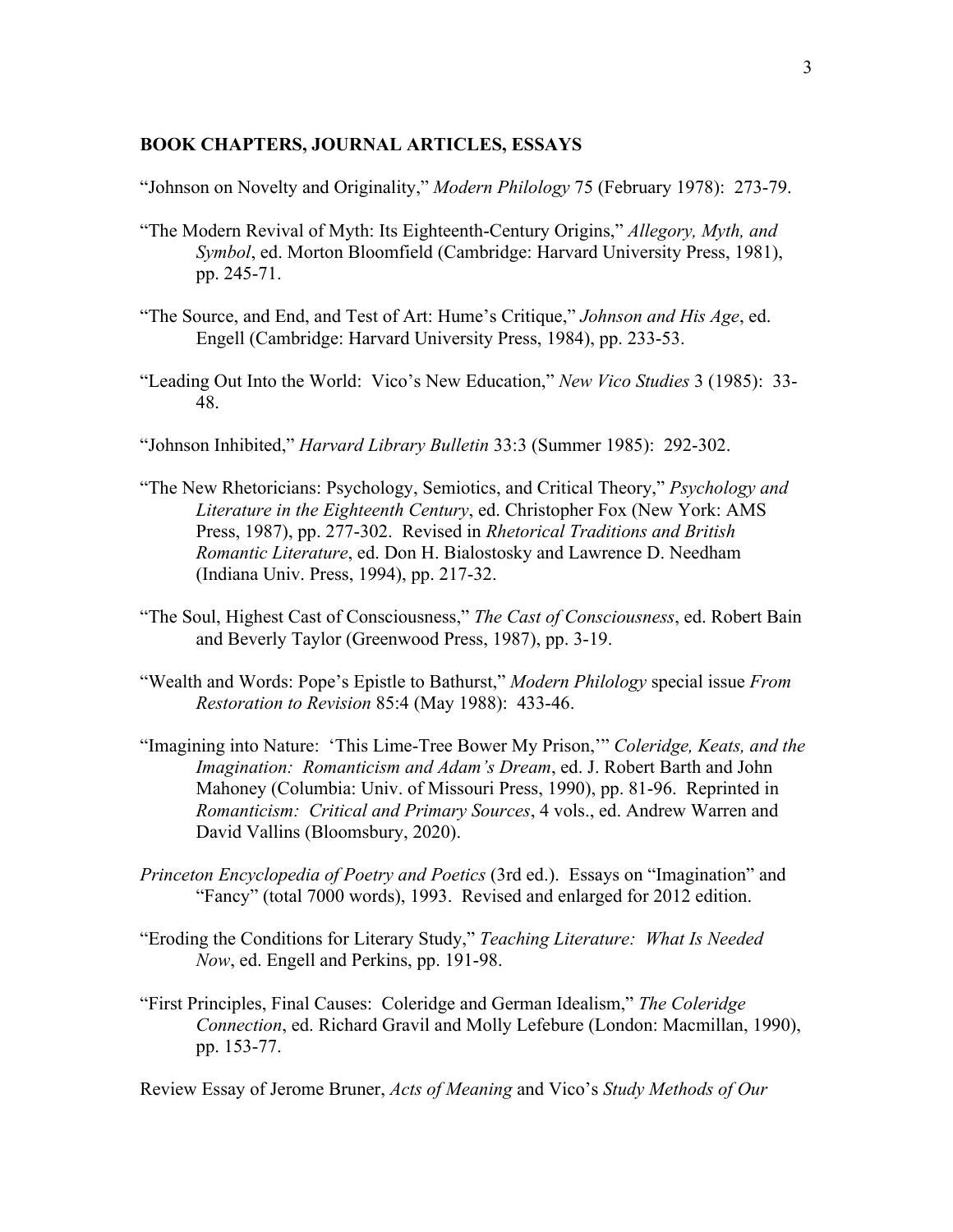*Time*, (ed. Verene, 1990), *New Vico Studies* (1992).

- "Practical Theorist: Dryden's Variety of Models" in *Literary Criticism 1400-1800,* ed. James E. Person, Jr. and James P. Draper (Gale, 1993).
- "*Romantische Poesie*: Richard Hurd and Friedrich Schlegel," *Archiv für das Studium der neueren Sprachen und Literaturen* (1993): 6-17; also in *Cultural Interaction in the Romantic Age*, ed. Gregory Maertz (SUNY Press, 1998).
- "A Yet Deeper Well: 'Kubla Khan,' Wookey Hole, Cain," *The Wordsworth Circle* 26:1 (Winter 1995): 3.
- "Widener Library Thirty Years Later," *Harvard Library Bulletin* n.s. 6:3 (Fall 1995): 51-56.
- "The Market-Model University: Humanities in the Age of Money," with Anthony Dangerfield, *Harvard Magazine* (May/June 1998): 48-55, 111. https://www.harvardmagazine.com/2019/06/market-model-university
- "Coleridge, Johnson, and Shakespeare: A Critical Drama in Five Acts," *Romanticism* 4:1(1998): 22-39.
- "W. Jackson Bate," *Proceedings of the American Philosophical Society* 145:3 (September 2001): 337-43.
- "Romantic Poetry and the Culture of Modernity," *Literary Imagination* 3:1 (2001): 87- 98.
- "*Biographia Literaria,*" *The Cambridge Companion to Coleridge*, ed. Lucy Newlyn (Cambridge Univ. Press, 2002), pp. 59-74, 249-51.
- "Coleridge (and His Mariner) on the Soul: 'As an exile in a far distant land,'" *The Fountain Light: Studies in Romanticism and Religion*, ed. J. Robert Barth, S.J. (Fordham Univ. Press, 2002), pp. 128-51.
- "A New Birth," Address to the Association of Literary Scholars and Critics [and Writers]," ALSC Newsletter 8.33/4 (Fall 2002/Winter 2003): 1, 3-5.
- "Open Forum: Scholarly Publishing and the Tenure Process," *Literary Imagination* 5:1 (Winter 2003): 152-54.
- "Only This: Connect," an essay on the need and advantages of teaching the liberal arts *and* sciences together, *Essays on General Education in Harvard College* (President and Fellows of Harvard College, Fall 2004), pp. 16-28.

"Satiric Spirits of the Later Eighteenth Century, Johnson to Crabbe," *A Companion to*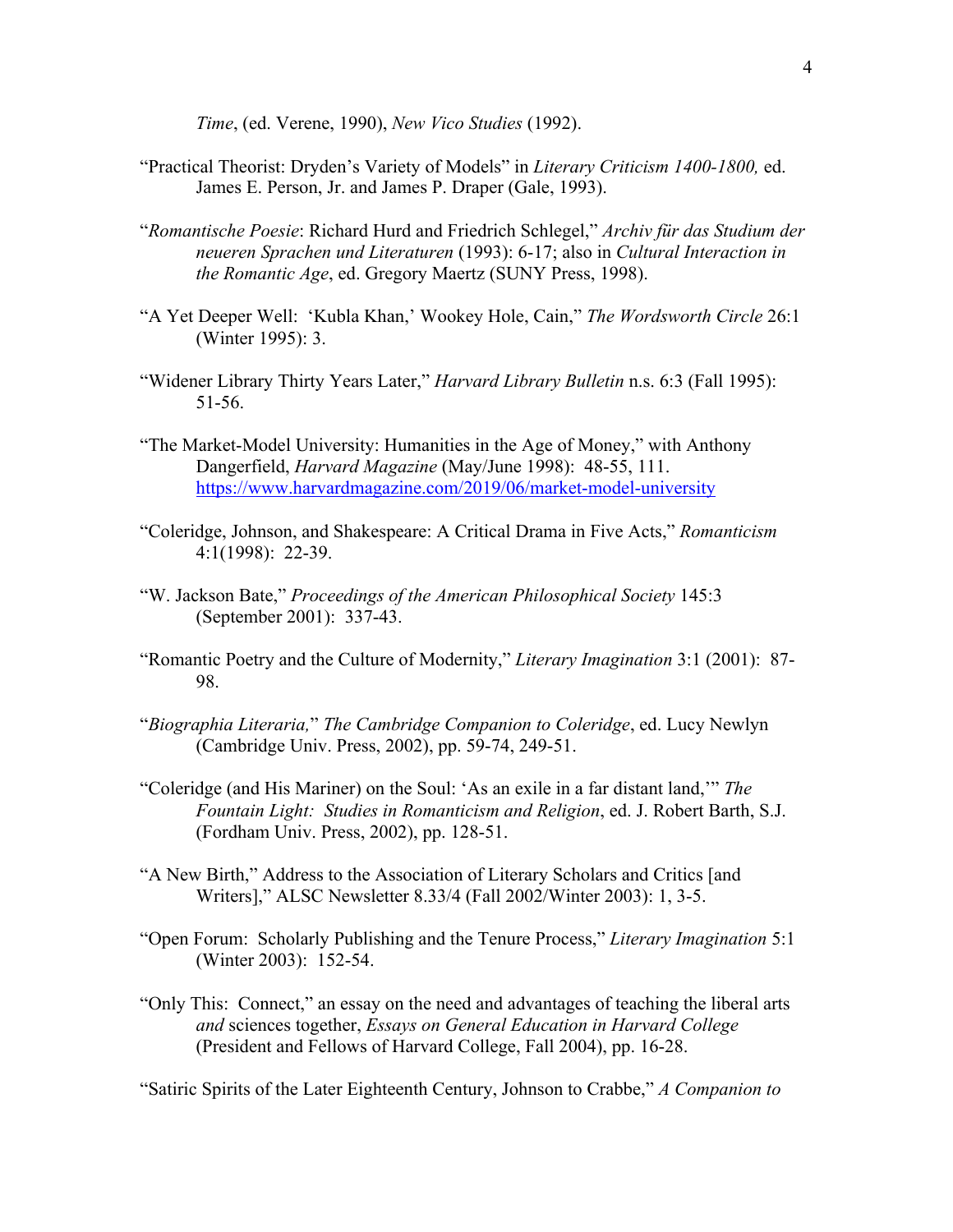*Satire from the Biblical World to the Present*, ed. Ruben Quintero (Blackwell, 2007), pp. 233-56.

- "The Good Life," *The Economist*, June 21, 2008, p. 25, Letters, on U.S. public education.
- "An Open Letter to Students in Expos," *Exposé*, 2007-08 (September 2008), pp. iv-v.
- "Globalizing the Humanities: A Long-Term Investment," *Fudan Forum on Foreign Languages and Literature* (Spring 2008): 3-12 (translated into Chinese).
- "Importance of the Humanities with an Emphasis on Literature in English," trans. Wang Wei, *Foreign Literature Review* 4 (2008): 5-11 (China Academy of Social Sciences); also in *Foreign Literature Quarterly* 4 (2008), Peking University.
- "Plant Beach Grass: Managing the House to Sustain It," Phi Beta Kappa Oration, Harvard, June 2, 2009, in *Harvard Magazine* online, Commencement 2009. http://harvardmagazine.com/commencement/2009-phi-beta-kappa-coverage
- "Perdurable Johnson," essay for tercentenary symposium celebrating the birth of Samuel Johnson, Houghton Library Exhibition catalogue, *A Monument More Durable Than Brass: The Donald & Mary Hyde Collection of Dr. Samuel Johnson*, ed. Thomas A. Horrocks and John Overholt (Cambridge: The Houghton Library and Harvard University Press, 2009), pp. 5-19.

"Johnson, Steady *and* Restless," *Johnsonian News Letter* 61:2 (Sept 2010): 9-18.

- "Johnson on Blackmore, Pope, Shakespeare—and Johnson," *Johnson After Three Centuries: New Light on Texts and Contexts*, ed. Thomas A. Horrocks and Howard D. Weinbrot, special issue of *Harvard Library Bulletin* 20:3-4 (Fall-Winter 2009, published June 2011): 51-61.
- *Princeton Encyclopedia of Poetry and Poetics*, ed. Roland Greene (4th ed., 2012). Essays on "Imagination" and "Fancy" (total 8000 words), pp. 478, 666-74.
- "The CFR Task Force Report on 'U.S. Education Reform and National Security': A Reply and Response," *Forum 5: A Publication of the ALSCW* (Autumn 2012): 55-64.
- "Are the Insights in Creativity Literature Making Us Any More Creative?" Zócalo Public Square, "Up For Discussion" located at http://www.zocalopublicsquare.org/2012/12/12/misbehave-kids-so-you-canbecome-a-genius/ideas/up-for-discussion/
- "Thoreau and Health: Physician, Naturalist, Metaphysician," *The Eudaimonic Turn: Well-Being in Literary Studies*, ed. James O. Pawelski and D. J. Moores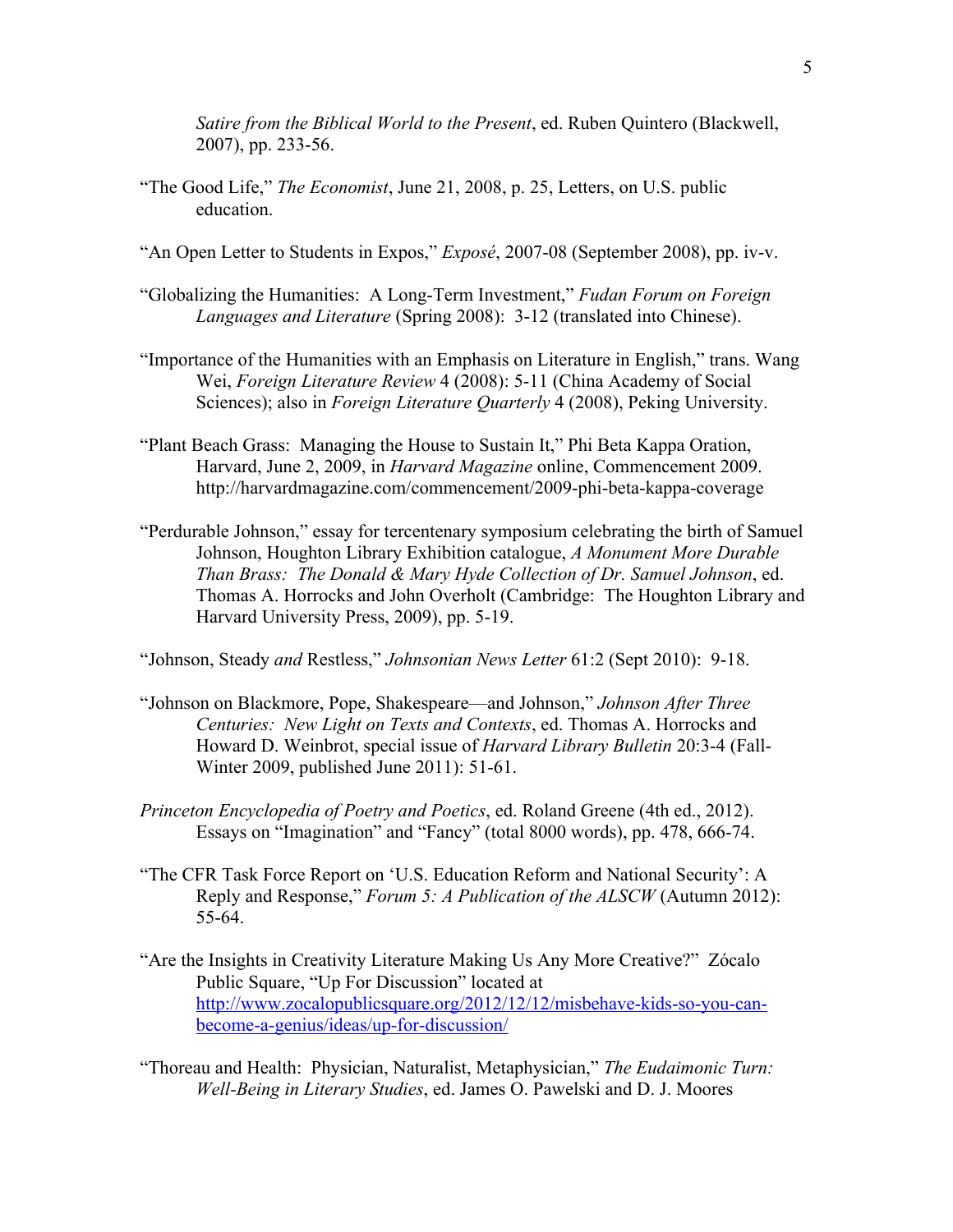(Madison, Teaneck: Farleigh Dickinson University Press and Rowman & Littlefield, 2013), pp. 81-96.

- "The Harvard Corporation and Fossil Fuel Divestment," *The Huffington Post*, October 23, 2013, http://www.huffingtonpost.com/james-engell/harvard-climatechange b 4149845.html?1382544046
- "Wordsworth, William," *The Virgil Encyclopedia*, ed. Richard F. Thomas and Jan M. Ziolkowski (John Wiley & Sons, 2014), pp. 1397-99.
- "Johnson and Scott, England and Scotland, Boswell, Lockhart, and Croker," *Samuel Johnson: New Contexts for a New Century*, ed. Howard Weinbrot (San Marino: Henry E. Huntington Library Press, 2014), pp. 313-42.
- "Environmental Education: Arts, Science and Ecological Criticism," *Social Science Research 5* Serial No. 214 (2014), ed. and trans. Chen Liang (in the Chinese Social Sciences Citation Index [CSSCI] group), pp. 206-08, in Chinese.
- Posting on *The Energy Collective*, January 28, 2015, On divestment from fossil fuels, http://www.theenergycollective.com/harry-saunders/2187446/divestment-willnot-keep-carbon-ground 560 words, 225 "likes" (since removed from site)

"Johnson's Anatomy of the Lie," *Johnsonian News Letter* 66:2 (Sept 2015): 6-35.

- "The World Needs You," Commencement Address for Northfield Mount Hermon School, 2015, *NMH Magazine* (Fall 2015): 20-25.
- "Harvard's Investments in Fossil Fuels," letter to the Editor, *The New York Times* (April 20, 2016): p. A22. http://www.nytimes.com/2016/04/20/opinion/harvardsinvestments-in-fossil-fuels.html?partner=rssnyt&emc=rss&\_r=1
- Interviewed and extensively quoted in Christine Gross-Loh, "Should Colleges Really Eliminate the College Lecture?" *The Atlantic* (July 14, 2016). http://www.theatlantic.com/education/archive/2016/07/eliminating-thelecture/491135/
- "Climate Disruption Involves All Disciplines: Who Becomes a Mentor?" *Teaching Climate Change in the Humanities*, ed. Stephen Siperstein, Shane Hall, and Stephanie LeMenager, Afterword by Bill McKibben (New York: Routledge, 2016), pp. 24-30.
- "Coleridge and Contemplation: The Act," *Coleridge and Contemplation*, ed. Peter Cheyne (Oxford: Oxford University Press, 2017), pp. 237-59.
- "The Other Classic: Hebrew Shapes British and American Literature and Culture," *The Call of Classical Literature in the Romantic Age,* ed. K. P. Van Anglen and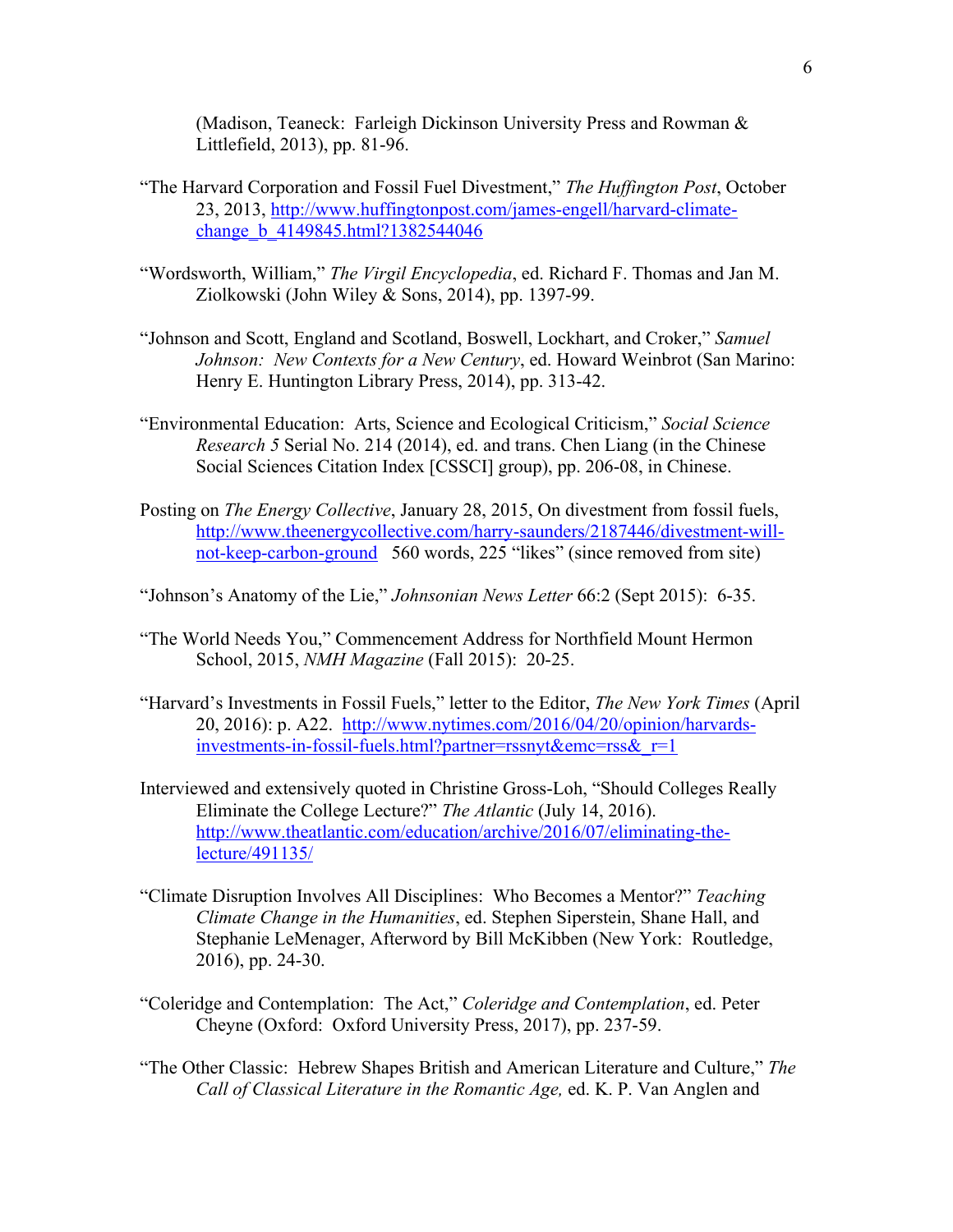James Engell (Edinburgh: Edinburgh University Press, 2017), pp. 339-403.

- "'A Hare in every Nettle': Coleridge's Prose," *Thinking Through Style: Non-Fiction Prose of the Long Nineteenth Century*, ed. Michael D. Hurley and Marcus Waithe (Oxford: Oxford University Press, 2018), pp. 11-34.
- "On Employment, Inequality, and Financial Crisis," posted by GrowthPolicy.org, https://growthpolicy.org/featured/james-engell-on-the-future-of-employmentprescriptions-for-economic-inequality-and-preventing-the-next-financial-crisis the Mossavar-Rahmani Center for Business & Government, Harvard Kennedy School, February 2018.
- "Aprendiendo de Vico. Reflexiones de Cuarenta Años," *Cuadernos sobre Vico*, Especial 350º Aniversario de Giambattista Vico (1668-2018), No. 32 (2018): 107-10.
- Foreword for *Romantic Legacies: Transnational and Transdisciplinary Contexts*, Routledge Studies in Comparative Literature, ed. Shun-liang Chao and John Michael Corrigan (London and New York: Routledge, 2019), pp. xi-xv.
- "Wordsworth's Earth, Nature, Strength," *The Wordsworth Circle* 50.2 (Spring 2019): 166-79.
- "Every Strategy Should Be Used to Address Climate Crisis—Including Divestment," September 18, 2019, https://www.chronicle.com/blogs/letters/every-strategyshould-be-used-to-address-climate-crisis-including-divestment/
- "People Near the Storm" (poem), VENTI journal, *Atmosphere*, 1.2 (Fall 2020), ventijournal.com, 18-19.
- Podcast for *Writ Large* on the French *Encyclopédie* released October 28, 2020, 25 min. https://www.writlarge.fm/episodes/encyclopedie
- "Coleridge's *Church and State*: A Reassessment of Culture, Clerisy, Catholicism, the Humanities, and a National Trust," *The Wordsworth Circle* 52.1 (Winter 2021): 154-83.
- Foreword for *Energy Justice: Climate Change Mitigation and Adaptation*, ed. Elena V. Shabliy, Martha J. Crawford, Dmitry Kurochkin (London and New York: Palgrave Macmillan) (forthcoming 2022).

# *AWARDS and HONORS: publication, teaching, and professional*

Honorary Degree, Litt.D., Sewanee, The University of the South, January 11, 2016 Excellence in Mentorship Award, American Society of Eighteenth-Century Studies, 2012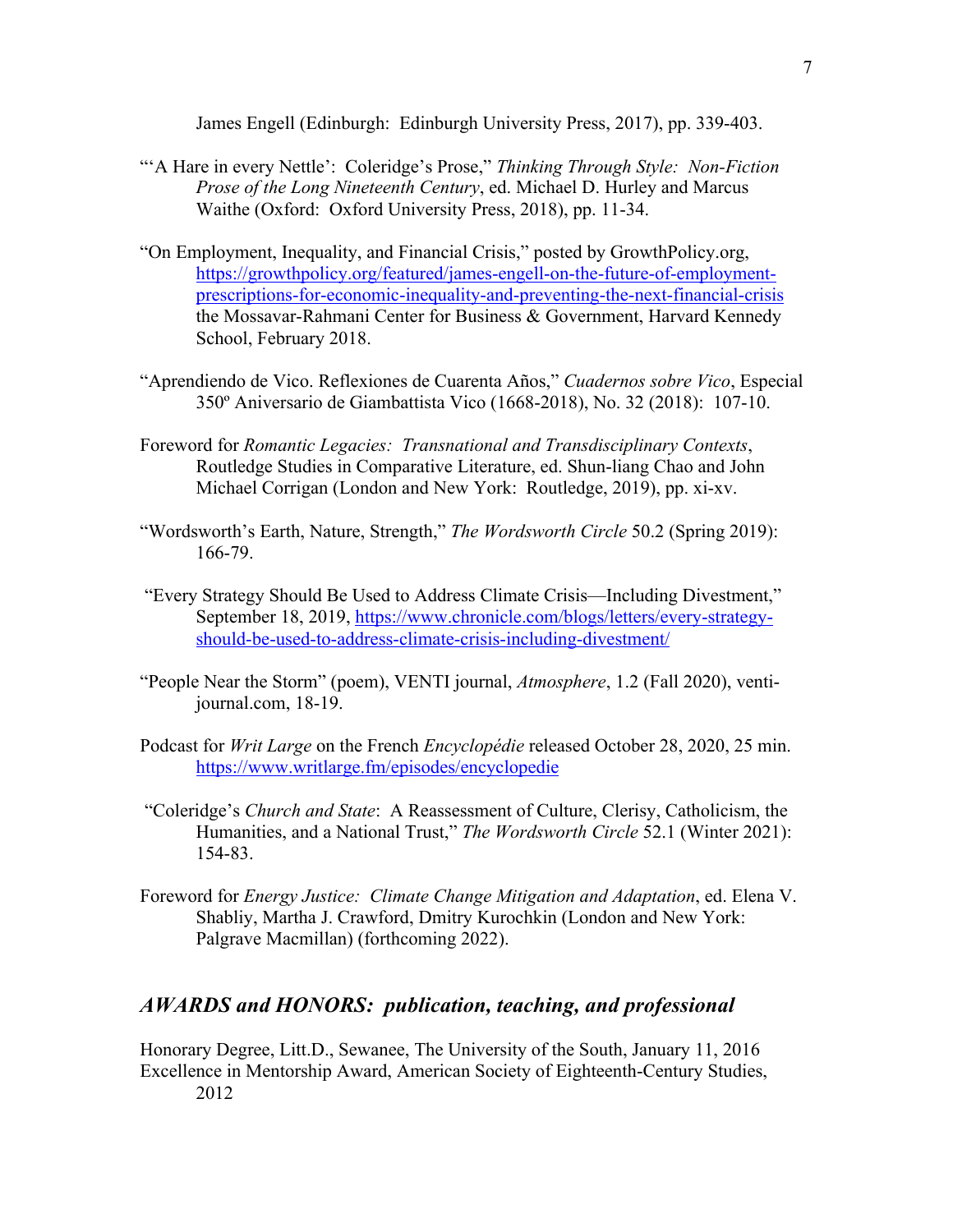Senior Fellowship (GlaxoSmithKline Fellow), National Humanities Center, 2010-2011 Frederic W. Ness Book Award, AAC&U, "Best Book on Liberal Education," for *Saving Higher Education in the Age of Money* (2005), 2007 (with Anthony Dangerfield) American Academy of Arts and Sciences, elected member 2005 John R. Marquand Award for Advising, 2003 Phi Beta Kappa Teaching Prize, 2002 Walter Channing Cabot Fellow, Harvard University, 2000 CASE Gold Medal Award, judged by *Chronicle of Higher Education*, for "Humanities in the Age of Money," 1999 *Choice* "Outstanding Academic Book" for *The Committed Word* (1999) The Roslyn Abramson Award for excellence in undergraduate teaching, 1997 The Joseph R. Levenson Memorial Teaching Prize (Harvard-Radcliffe Undergraduate Council) "for outstanding undergraduate instruction amongst the senior faculty," senior faculty recipient, 1995 Thomas Wilson Prize, best first book, Harvard University Press, 1981 Ford Foundation Grant to work on editing Coleridge's *Biographia Literaria*, 1978-1980 Howard Mumford Jones Prize (Ph.D. diss.), Harvard University, 1978 Dexter Travelling Fellowship, 1977 Arthur Lehman Merit Scholarship, 1976-1977 NSF Summer Fellow, The Jackson Laboratory (genetics cancer research), 1968

### *TEACHING*

- Undergraduate, graduate, General Education and Core courses in Restoration, Eighteenth-Century, European Enlightenment, Romantic, and environmental literature; rhetoric; history of criticism; comparative critical theory; survey of British Literature; comparative Romanticism; literature and religious studies; early English Literature; honors tutorials in English, History & Literature, Comparative Literature, and the Study of Religion; "Growth, Technology, Inequality, and Education" co-taught with Prof. Benjamin M. Friedman; "Climate Crossroads" co-taught with Professor James Anderson. Syllabi on request.
- Director of dozens of doctoral dissertations in English, American, and Comparative Literature; also Romance Literature (French), American Studies, and the Study of Religion.
- HarvardX and edX course, "Rhetoric: The Art of Persuasive Writing and Public Speaking," noted as one of the most popular online courses of 2019-2020, cited in *Inc.* magazine as one of 20 important online courses. *The Guardian* recommends it as one of "seven MOOC's to expand your mind," 500,000+ enrolled. https://www.inc.com/jessica-stillman/20-online-courses-that-willmake-you-more-successful-in-2020.html https://www.theguardian.com/education/2020/apr/19/online-learning-how-toacquire-new-skills-during-lockdown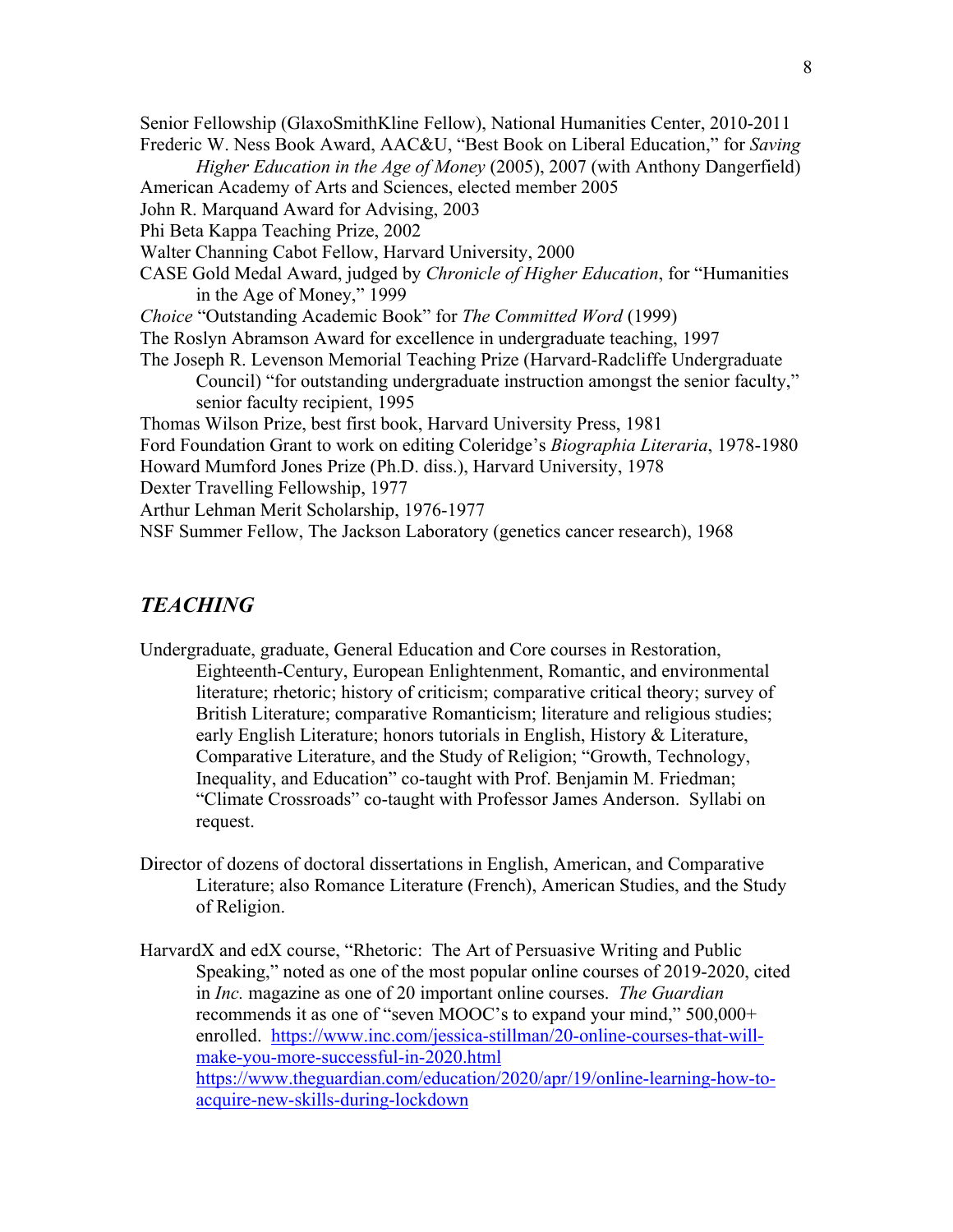- National Humanities Center, Jessie Ball duPont Seminar, "Use Them All: The Humanities and Environmental Study," June 3-22, 2012.
- National Humanities Center Seminar Online, America in Class Common Core, Frederick Douglass, "What To the Slave is the Fourth of July?" November 14, 2013.
- Gilder Lehrman Institute for American History, Summer Seminar on American History, "Words of Liberty: Rhetoric and American Democracy," 1999, 2000, 2002, 2006, 2012; "Visions of the American Environment" (Boulder, CO), 2004.
- National Humanities Center Seminar Online, "The Power of Speaking: Rhetoric in American Public Life," November 17, 2011.
- Waseda University, Tokyo, Global Honors College Seminar on Sustainability, guest faculty 2009; faculty 2010. Consortium of 9 Asian and American universities: 31 students, 3 other faculty from Columbia University, Peking University, and National University of Singapore.
- NEH Summer Seminar invited speaker, 2007, on Johnson, Lincoln, and Churchill.
- ISI Seminar Speaker, 2006, Princeton University and Boulder, Colorado.
- Oxbridge Academics Teachers Seminar, Oxford, England, 1992-94, 1998, 1999, 2001, 2016.
- Delphi Academy of European Studies, European Cultural Center, Delphi, Greece, June 16-29, 2019. Environmental literature intersections with science and public policy.

### *LECTURES, PRESENTATIONS, INTERVIEWS*

- "Psychology and Literature in the Eighteenth Century," Northeast ASECS, Rutgers University, October 1982, respondent.
- "The New American Scholar," delivered to Alpha and Iota Chapters of Phi Beta Kappa, Harvard College, January 1983.
- "Coleridge: Major/Marginal Author," Wilkes College Speaker, March 1984.
- "Hume's 'Criticism of Criticism,'" Johnson Society of the Central Region, University of Chicago, May 1984.

"The Creative Imagination: A Paradigm for Science and Art," California Polytechnic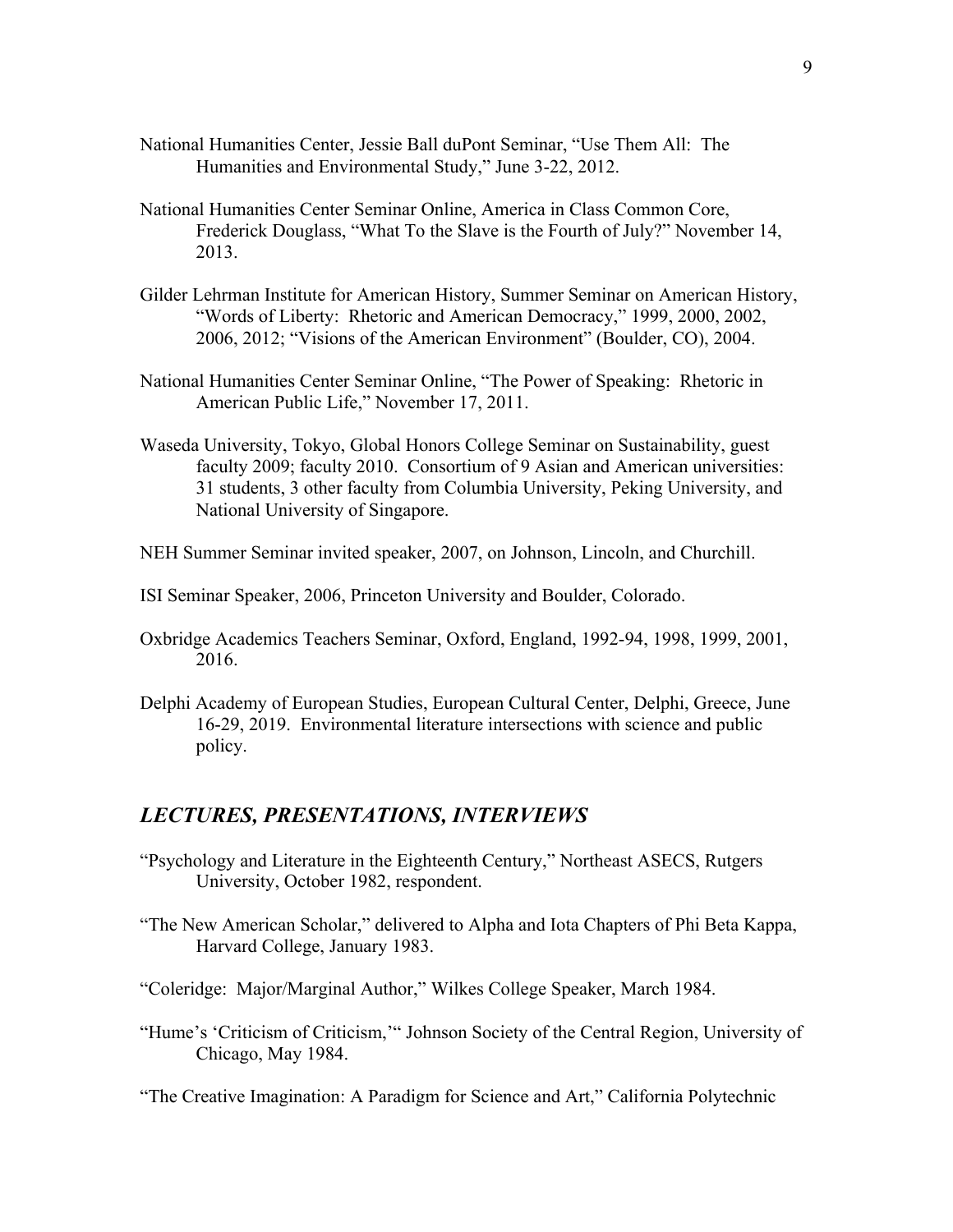University, San Luis Obispo, October 1984.

- "Johnson Inhibited," for the Johnsonians, Houghton Library, Harvard University, December 1984.
- Johnson Bicentennial Program, MLA, December 1984, respondent.
- "That Eye Which Sees All Things: Burke as Poet and Prophet," Yale University, for conference On Poetry and Prophecy, April 1985; revised at Cal. State Los Angeles, January 1990.
- "After Heroic Materialism Has Failed: The Humanities and Higher Learning," Emory University, Departments of English and Philosophy, October 1986.
- "Lowth and the Bible as Literature," ASECS, Cincinnati, April 1987.
- "The New Ethics," the Kenneth Murdock Memorial Lecture, Leverett House, Harvard College, April 1988.
- "Pope sans Politics?" the reception of Pope's political poetry in the later eighteenth century, and influence on the U.S. Constitutional Convention, MLA, New Orleans, December 1988.
- "A Critical Occupation," on criticism, politics, and public life, annual speaker at Johnson Society of University of Evansville, April 1989.
- "Hume's Cultural Criticism," ASECS, Minneapolis, April 1990.
- "The Academy and the Common Reader in 18th-century Studies," Northeast ASECS, Univ. of Mass., November 1990, respondent.
- "'Broken Sentences . . . Discovering Plots': Swift and the Politics of the Academy in the Third Voyage," Swift Conference at Notre Dame, October 1991.
- "Person and Personification in Eighteenth-Century English Poetry," Midwest ASECS, Kansas City, October 1991.
- "*Romantische Poesie*: Richard Hurd and Friedrich Schlegel," MLA, 1991.
- "Major/Marginal/Mummified: The Lost Middle Years," on canon formation in eighteenth-century literature, ASECS, Seattle, WA, March 1992.
- "Pope's American Constitution," Columbia Univ. Faculty Seminar, April 16, 1992.

"Burke Without Honor," SCSECS at LSU, Baton Rouge, LA, March 1993.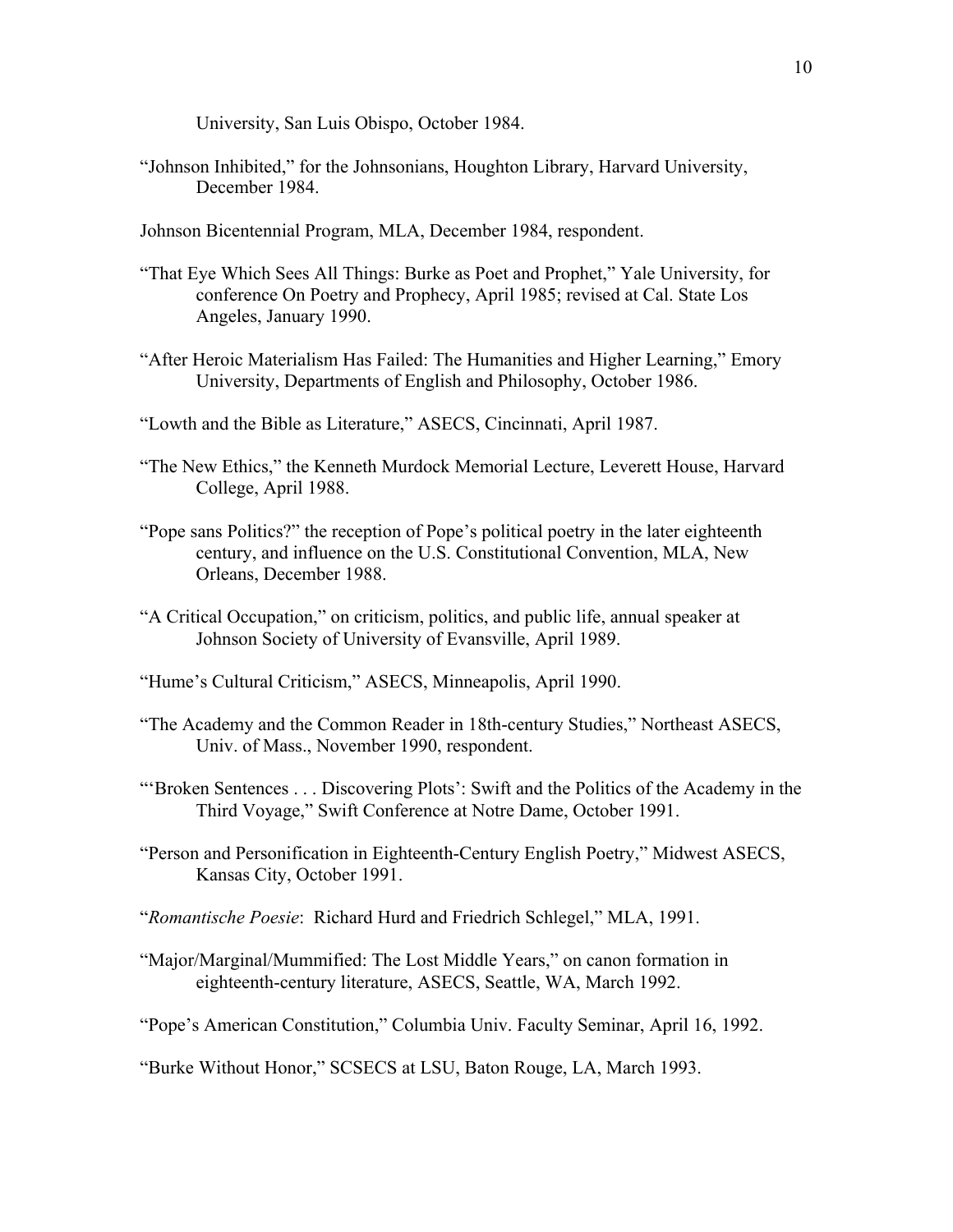- "Family Letters, STC, and Biography," Keynote address at Coleridge Conference, Nether Stowey, Somerset, July 1994.
- "Swift and the Academy," University of Wisconsin, April 1995.
- "Johnson in Coleridgean Hands," Marquette Univ., April; Coleridge Conference, Nether Stowey, July; NASSR, Boston College, November 1996.
- "Coleridge Against Slavery: The Anachronism of 'Liberal' and 'Conservative,'" David L. Kubal Memorial Lecture, California State Univ., Los Angeles, January 1999.
- "Organic Growth in the University," Forum for the Future of Higher Education, Aspen Institute, September 1999.
- "Alexander Gerard, 'The Best Writer on Genius' (Kant)," Midwest ASECS, University of Missouri at Columbia, October 1999.
- "Romantic Poetry and Ideas," ALSCW annual meeting, New York, October 1999.
- "Money, Prestige, and Education," Address to the Faculty of Macalester College, St. Paul, MN, November, 1999.
- "The Imagined Life," a paper on Goethe and Keats, European College of Liberal Arts, Berlin, July 2000.
- "Capitalism and Its Discontents," a lecture on Adam Smith's *Theory of Moral Sentiments* and *Wealth of Nations* and Balzac's *Père Goriot*, European College of Liberal Arts, Berlin, July 2002.
- "Facing Byron's 'Serious Matter' [the Future]," Inaugural Lecture for the Humanities Series, Franklin Pierce College, September 25, 2002.
- "A New Birth," Presidential Address to the Association of Literary Scholars and Critics, Eighth Annual Conference, Washington, D.C., October 18, 2002.
- "Swift, Friend and Enemy of the Cynic," American Society of Eighteenth Century Studies, Boston, March 2004.
- Introductory Address to William Empson Centennial Symposium, October 27, 2006, The Houghton Library, Harvard. Coordinated all planning for the Symposium.
- Address, Association of American Colleges and Universities, New Orleans, January 2007.
- "Patterns in Coleridge's Mind," Torrence C. Harder Lecture for the Boston Athenaeum, May 3, 2007. http://dev.forum-network.org/lecture/patterns-coleridges-mind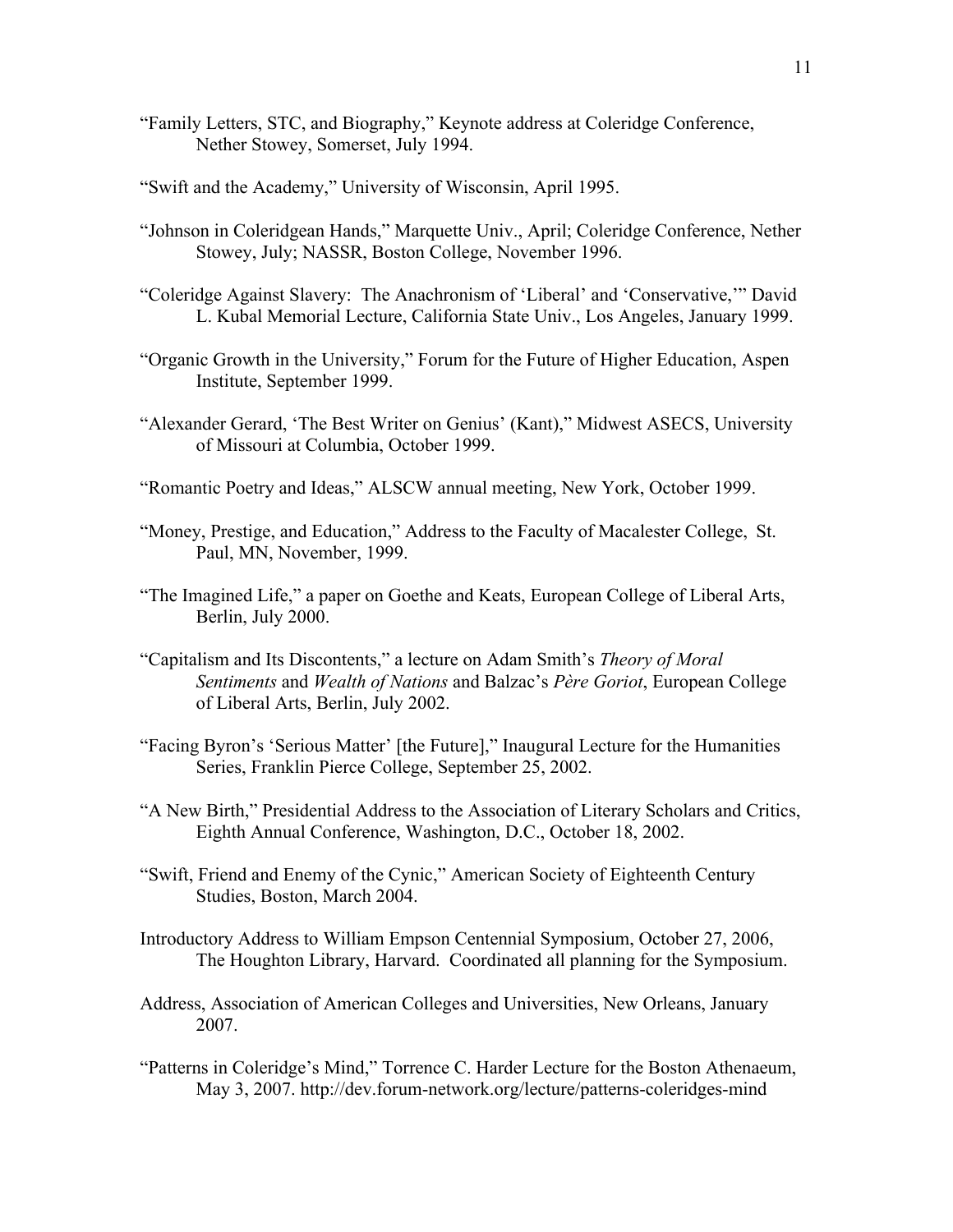- "Liberal Education: This Crystal Ball Reflects the Viewer," Keynote Address for Faculty, Beloit College, Beloit, Wisconsin, August 24, 2007.
- Two lectures at Doshisha University, Kyoto, Japan, November 2007, on "Vital Importance of the Humanities" and on "Environmental Education."
- Four lectures at Fudan University, Shanghai, China, December 2007, on "Rhetoric and Deliberation," "The Humanities in Global Perspective," "Aspects of English Romanticism," and "Aesthetics East and West."
- Three lectures at Beijing University, Beijing, China, December 2007, on "Liberal Education," "Environmental Studies," and "Literature in English" given to the first annual Chinese National Association of Professors of Literature in English.
- Lecture at Zhejiang University, Hangzhou, China, December 2007, on "Coleridge's Poetry and Patterns in his Life."
- "Environmental Education Now: Humanities  $\&$  Sciences and Ecocriticism," the Bastian Lecture at Centre College, Kentucky, April 10, 2008.
- Interviewed by *Asahi Shimbun Globe*, Tokyo, on Higher Education, January 26, 2009, No. 8, G-3, 5.
- "Romanticism and the Night," Boston College, Honors Program, February 18, 2009.
- "Plant Beach Grass: Managing the House to Sustain It," Phi Beta Kappa Oration, Harvard University, June 2, 2009.
- "Johnson on Blackmore, Pope, Shakespeare—and Johnson," Address to the annual meeting of The Johnsonians on the 300<sup>th</sup> anniversary of the birth of Samuel Johnson, Cambridge, MA, August 28, 2009.
- "Unusual Consequences of Business as Usual," talk to the Eliot House Senior Common Room, Harvard, on world climate, environmental policy, and personal action, November 24, 2009.
- "Johnson, Steady *and* Restless," Address at the Grolier Club, New York City, for the Samuel Johnson Tercentenary and exhibit, January 19, 2010.
- "No Loose Connections," also entitled "Reflections on the History of Environmental Health and Sustainability," remarks to New York City Public School Teachers under the auspices of the Gilder-Lehrman Institute for American History and the Museum of Natural History, New York City, curriculum development with a focus on environmental issues, May 19, 2010. https://vimeo.com/33229738 https://www.youtube.com/watch?v=QINu91SnO2U&t=841s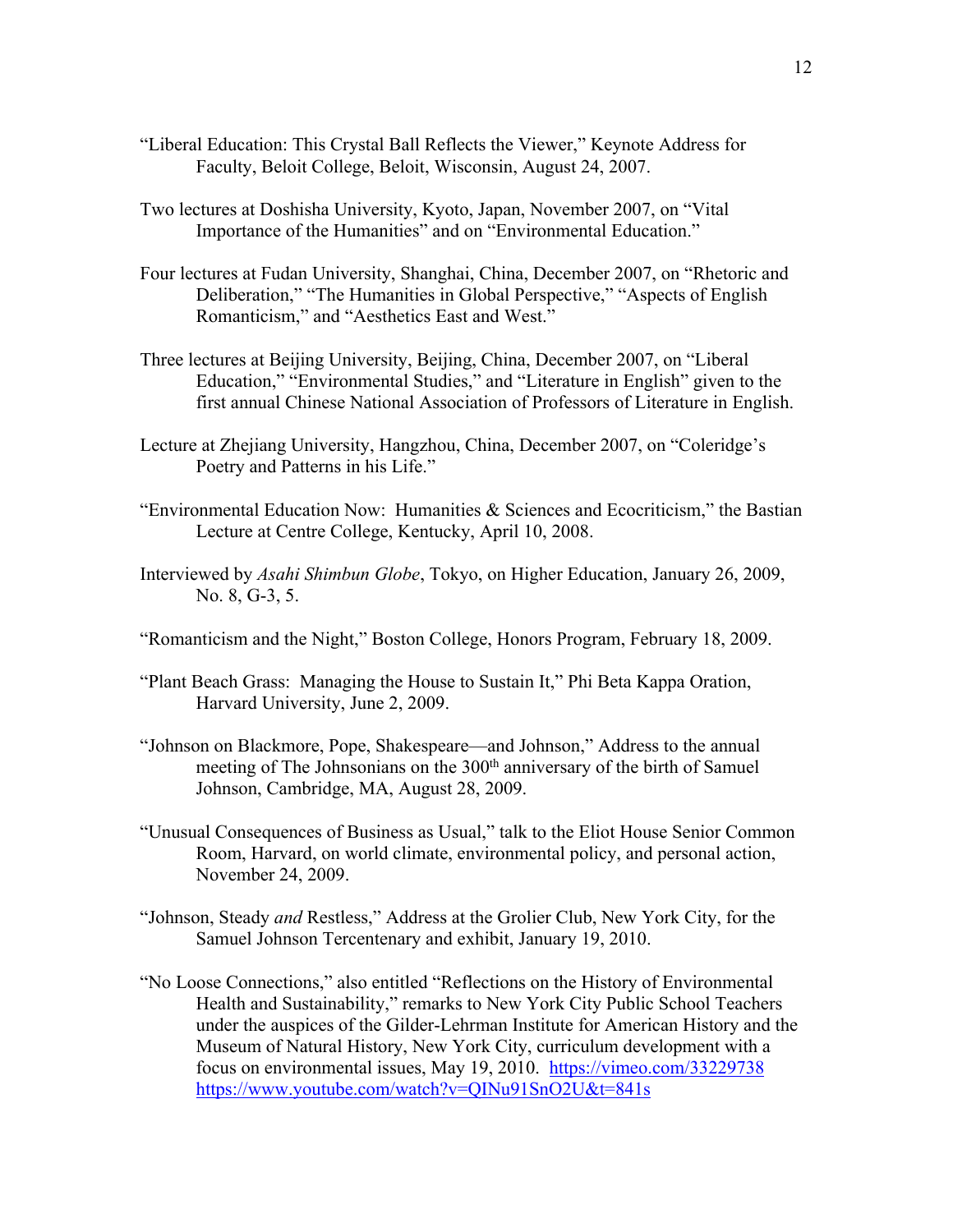- "Use Them All," Keynote Address on Interdisciplinary Approaches to Sustainability and the Environment, Associated Colleges of the South, Programs in Sustainability and the Environment, Annual Conference, San Antonio, Texas, June 2, 2010. http://www.colleges.org/enviro/workshops/2010/Engell\_keynote\_remarks.pdf
- "A Physician not a Metaphysician: Thoreau's Diagnoses of the Heart," for the panel "The Environment: Thoreau as Transcendental Physician," Thoreau Society Annual Gathering, Concord, MA, July 9, 2010.
- "Empires and Republics of Suffering," regarding Asian and American experiences of war, discussant for Poetries of Suffering panel, held with President Drew Faust and others, Harvard Faculty Club, November 5, 2010.
- "What Is College For?" National Humanities Center Public Lecture, Research Triangle Park, January 13, 2011. Revised and expanded from a lecture at Harvard to junior parents and students. http://vimeo.com/21017350
- "Sub-Saharan Africa, The Coming Storm," presentation for environmental study, MIT/University of Wales Conference, Cardiff, Wales, UK, March 21-23, 2011.
- "Johnson : England :: Scot : Scotland—Boswell, Lockhart, and the Analogy," address for Samuel Johnson: New Contexts for a New Century, The Huntington Library, San Marino, California, September 10, 2011 (to be published by The Huntington Library Press).
- "Fateful Days: Family, Friends, and Work in Coleridge and Wordsworth," ALSCW, The Editorial Institute, Boston University, October 5, 2011.
- "Rejection and *Dejection*, Works and Days in Coleridge and Wordsworth," University of Connecticut, January 26, 2012.
- "Higher Education in the Have and Have Not Society," Friday Forum, American Academy of Arts and Sciences, Cambridge, MA, February 3, 2012.
- "Seven Ideas of Nature," Boise State University and College of Idaho Environmental Studies joint class, March 14, 2012.
- "Henry David Thoreau and Health in Nature," Public Lecture at Boise State University, Boise, Idaho, March 15, 2012. http://scholarworks.boisestate.edu/ideaof nature/
- Editing Roundtable, co-convener with Marilyn Gaull, NASSR (North American Society for the Study of Romanticism) annual convention, August 8, 2013.
- Forum on Fossil Fuel Divestment, Harvard University, November 8, 2013, appearing with Tim DeChristopher, Professors Rebecca Henderson and Daniel Schrag.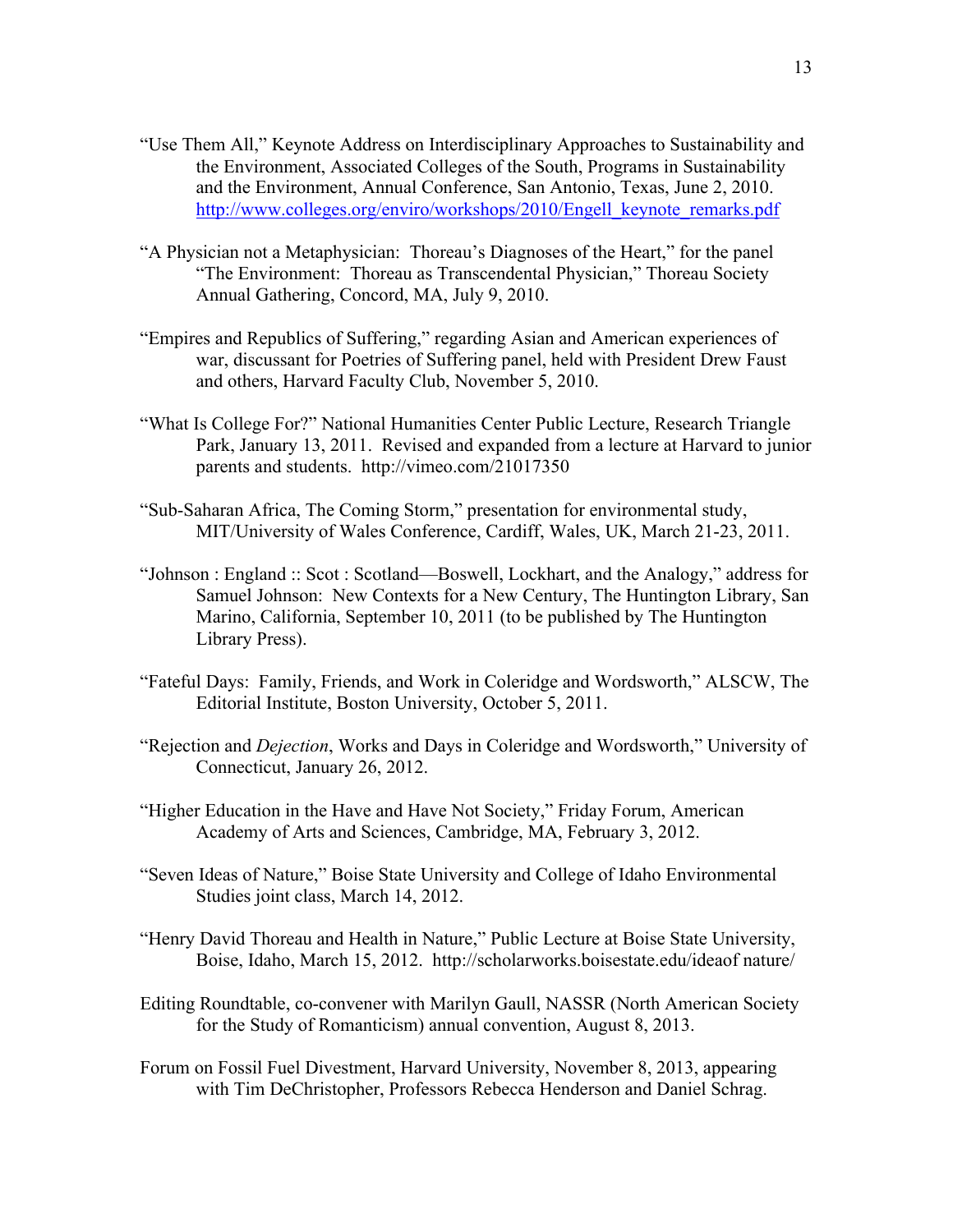- Forum on Fossil Fuel Divestment, Harvard University, October 26, 2014, appearing with Professors James Anderson and Stephen Marglin.
- "Johnson, Honestly: His Anatomy of the Lie," The Daniel G. Blum Memorial Lecture, Samuel Johnson Society of the West, Los Angeles, November 23, 2014.
- "'S. T. C.': On Coleridge's Epitaph," Oxford University Romantic Research Seminar, January 19, 2015.
- "Kant, Coleridge, Einstein: A Schema from Creative Thinkers," American Philosophical Association, St, Louis, February 21, 2015.
- "Olmsted, Green City Spaces, the Sister Arts and Humanities," Northeastern University Green City Spaces Plenary Address, April 7, 2015.
- Debate on Fossil Fuel Divestment, Belfer Center, Harvard University Kennedy School of Government, with Professor Rebecca Henderson, April 29, 2015. https://www.youtube.com/watch?v=jGL\_3pVWjKc#t=57
- "The World Needs You," Commencement Address, Northfield Mount Hermon School, May 24, 2015. http://www.nmhschool.org/news-events/commencementinformation/2015-commencement-address-james-engell-69
- *Ta Kung Pao* newspaper Hong Kong, 哈佛大学教授的'知行合一' "Harvard Professor Practices What He Preaches," June 9, 2015, by Zhou, Jing.
- Fossil Fuel and Climate, Address at "Know Tomorrow" Event, Boston Ritz-Carlton Ballroom, October 2, 2015, co-speaker with Senator Ed Markey.
- Interview on higher education finance and reform with Eric Francis Coppolino. West coast radio outlets. http://planetwavesweekly.com/audio/160311-engell-jim.mp3
- "Harvard's Investments in Fossil Fuels," letter to *The New York Times*, April 19, 2016.
- Six Various Talks on the Engell-Raymond edition of *The Prelude*: Yale Center for British Art, September 23; Houghton Library, September 28; TORCH at Oxford, October 6; Wordsworth Trust Book Weekend, Grasmere, October 8; Editorial Institute, Boston University, November 3; Harvard Book Store, November 4, 2016.
- "Leadership and the Humanities in a Dangerous and Uncertain World," United States Air Force Academy, February 17, 2017.
- "An Oral Poet, Gibbon's 'history', and Deaths: Reflections on Having Edited *The Prelude*," Wordsworth Summer conference, Grasmere, August 11, 2017.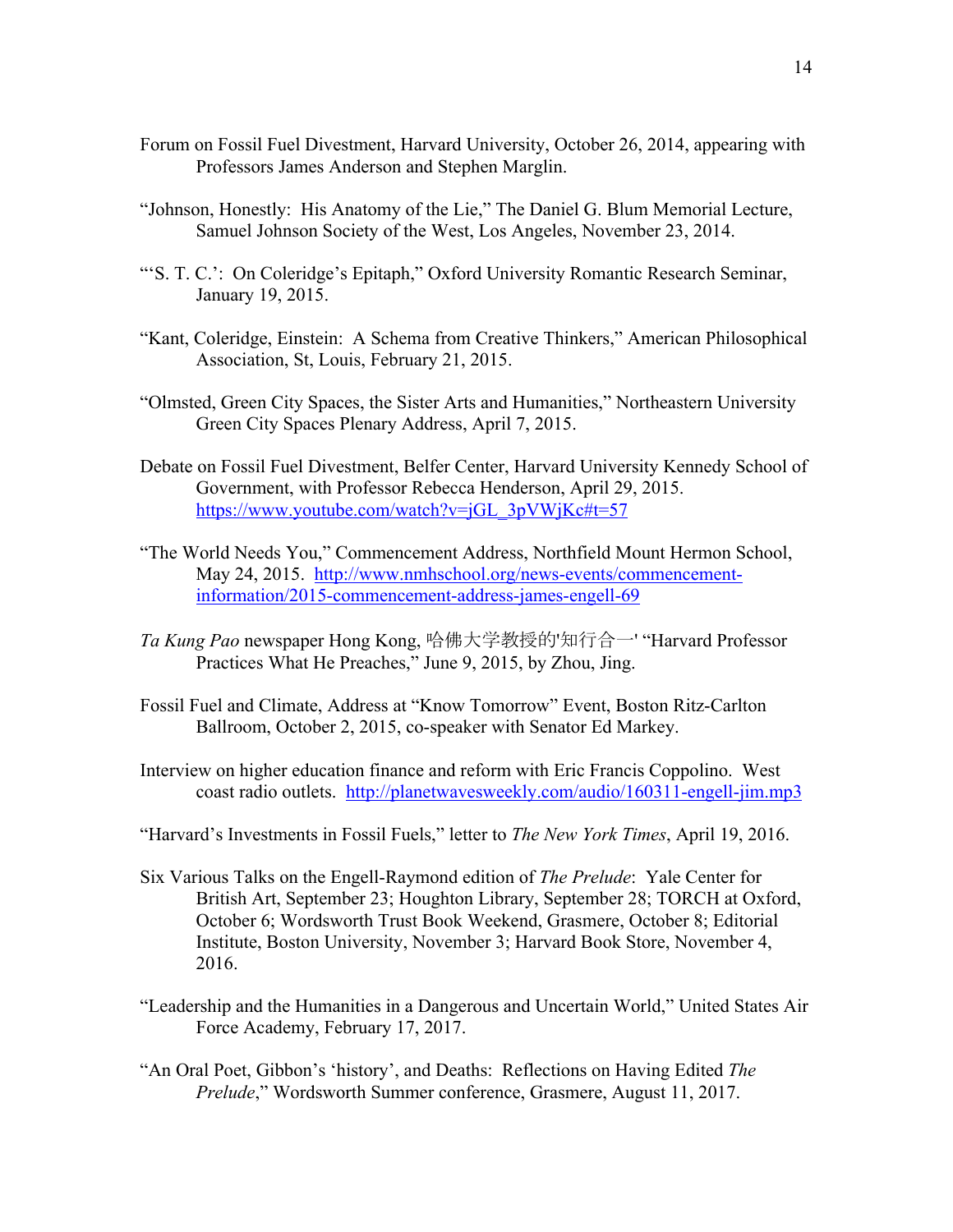- "'Burn but his books'; or, 'to make nature thought, and thought nature' in Coleridge's Poems Concerning Genius, Vision, Anxiety, Guilt, Delight, Sex, Dreams, Pain, Monsters, and Drugs," ALSCW Annual Conference, University of Dallas, October 28, 2017.
- "Democracy is Deliberation: Rhetoric is Inescapable—Use or Be Used," Plenary Panel "Rhetoric: Then and Now," Society for Classical Studies, Boston, MA, January 6, 2018. https://youtu.be/r9sLuXxe3\_Y
- "Coleridge and the Question of National Culture," Keynote Address, Romanticism Association Annual Conference, Aviemore, Scotland, July 27, 2018.
- "Not Imitation, Deep Transformation: Wordsworth's Virgil," ALSCW Annual Conference, Vanderbilt University, November 3, 2018.
- "Climate Disruption," Northfield Mount Hermon School Reunion, June 7, 2019. https://vimeo.com/350518443
- Interviewed by eNCA, South African Television News Channel, about the rhetorical qualities of Nelson Mandela's May 10, 1994 inaugural speech as President of South Africa, broadcast Tuesday, May 11, 2021, 12:50pm CAT.

#### **REVIEWS**

- John Mahoney, *The Logic of Passion: The Literary Criticism of William Hazlitt* in *Thought* 54 (December 1979): 451-52.
- Eric Rothstein, *Restoration and Eighteenth-Century Poetry, 1660-1780* in *MP* 79 (May 1982): 438-41.
- Steven Shankman, *Pope's* Iliad *in the Age of Passion* in *JEGP* (Spring 1984): 239-41.
- Jay Macpherson, *The Spirit of Solitude* in *SiR* (Winter 1985).
- Peter Thorslev, *Romantic Contraries: Freedom Versus Destiny* in *MLQ* (Spring 1985): 212-15.
- Paul Cantor, *Creature and Creator*; Watson, ed., *An Infinite Complexity*; M.H. Abrams, *The Correspondent Breeze* in *MLR* (1987): 414-16.
- Elmar Dod, *Die Vernünftigkeit der Imagination in Aufklärung und Romantik* in *ELN* (March 1987).
- John Mahoney, *The Whole Internal Universe: Imitation and the New Defense of Poetry in British Criticism, 1660-1830* in *ECS* (1987): 234-37.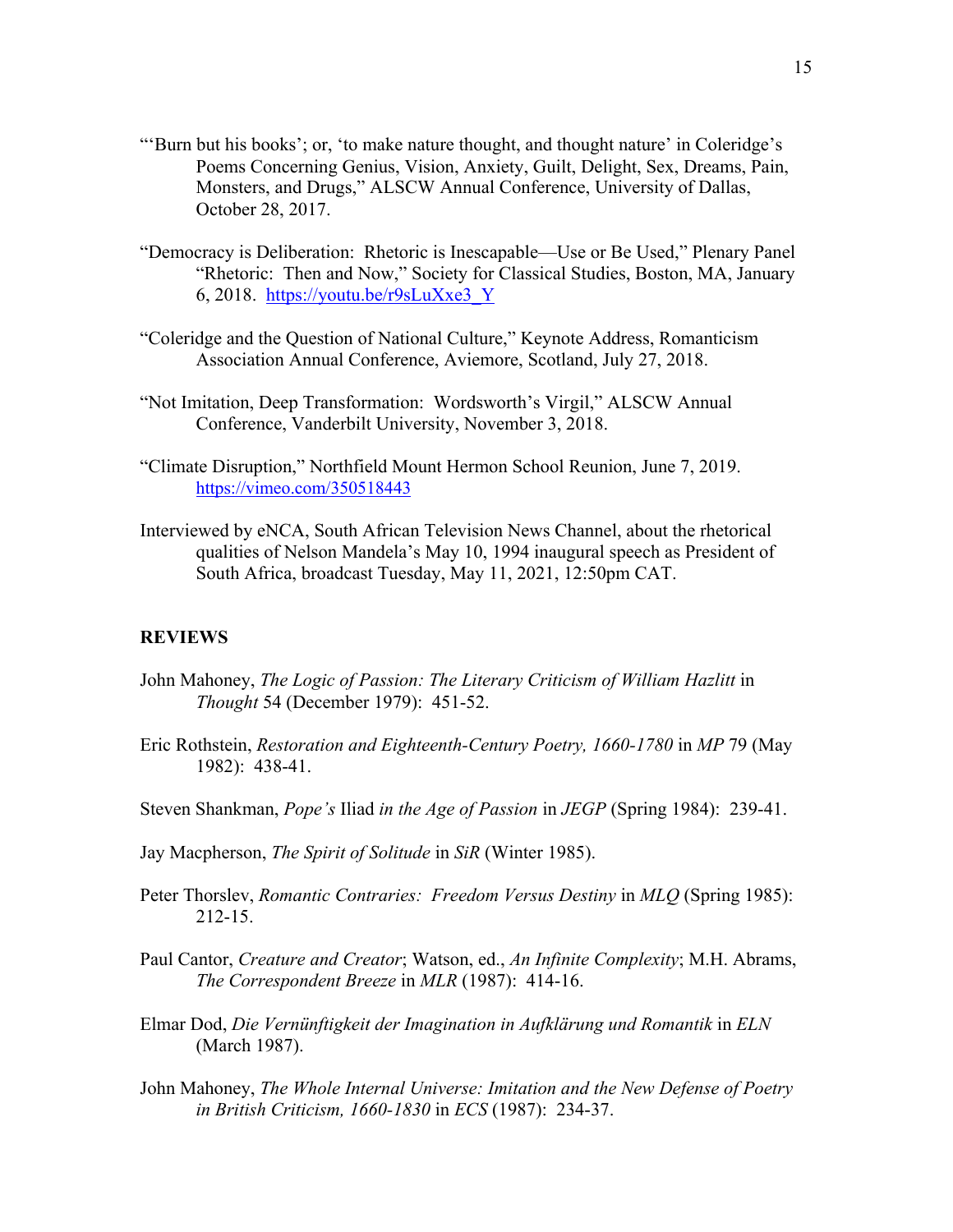- Clifford Siskin, *The Historicity of Romantic Discourse*, and L. J. Swingle, *The Obstinate Questionings of English Romanticism* in *NCL* 44:2 (September 1989): 229-33.
- Mark Kipperman, *Beyond Enchantment: German Idealism and English Romantic Poetry* in *JEGP* 89:1 (January 1990): 129-31.
- Coleridge, ed. R. A. Foakes, *Literary Lectures 1808-1819* in *MP* 87:3 (February 1990): 313-16.
- J. C. Eade, *Aristotle Anatomised: The Poetics in England 1674-1781* in *The Scriblerian* 23:1 (Autumn 1990): 113-14.
- Stephen Weissman, *My Brother's Keeper: A Psychobiography of Samuel Taylor Coleridge* in *Washington Post Book World* (February 6, 1990), p. 6; *Manchester Guardian Weekly* 142:10 (March 11, 1990).
- A. C. Goodson, *Verbal Imagination: Coleridge and the Language of Modern Criticism* in *SiR* (Fall 1992).
- R. P. Lessenich, *Aspects of English Preromanticism* in *Archiv für das Studium der neueren Sprachen und Literaturen* 1 (1992).
- Donald T. Siebert, *The Moral Animus of David Hume* in *EECB* (1991).
- James Sambrook, *James Thomson* in *Archiv* 2 (1992).
- Hermann Fischer, *Romantic Verse Narrative* in *Archiv* 1 (1993).
- Heather Jackson, ed., *Coleridge Marginalia III* in *The Wordsworth Circle* (Fall 1993).
- Andrew Nicholson, ed., *Byron's Prose* in *Archiv* 1 (1993).
- Stuart Sherman, *Telling Time* in *Chicago Tribune Books* (April 6, 1997), p. 7.
- Daniel E. Ritchie, *Literature in an Ideological Age* in *The Scriblerian* (1998).
- Geoffrey Hartman, *A Critic's Journey* in *Times Literary Supplement* (January 21, 2000): 25.

Seamus Perry, *Coleridge and the Uses of Division* in *Romanticism* (2002).

"The Education business: Assessing the Application of an Economic Calculus to the Classroom," review of David Kirp et al., *Shakespeare, Einstein, and the Bottom Line*; W. Norton Grubb and Martin Lazerson, *The Education Gospel*; Larry Cuban, *The Blackboard and the Bottom Line* in *Harvard Magazine* (March/April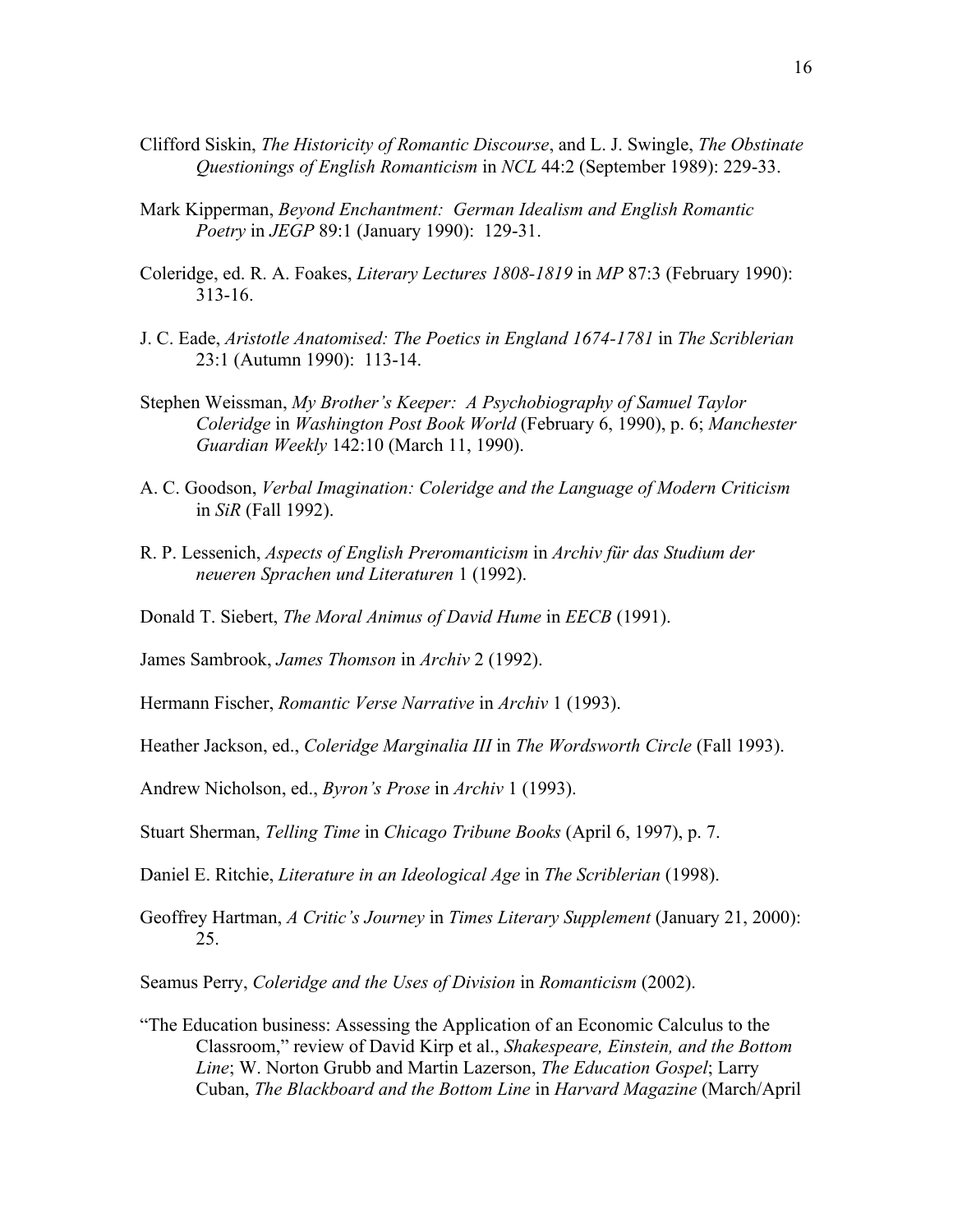2005): 20-25.

- Frederick Burwick and James McKusick, ed., *Faustus from the German of Goethe, Translated by Samuel Taylor Coleridge* in *Archiv* 247.1 (2010): 150-52.
- J. C. C. Mays, *Coleridge's Ancient Mariner* in *The Coleridge Bulletin* n.s. 50 (Winter 2017): 107-112.
- Peter Cheyne, *Coleridge's Contemplative Philosophy* in *The Expository Times* 131.12 (September 2020): 559-60.

### *Professional Associations and Academic Organizations*

Forum for the Future of Higher Education, 1998- Editorial Committee, The Yale Edition of the Works of Samuel Johnson, edition completed, (1986-2020) American Society for Eighteenth-Century Studies (ASECS) The Johnsonians (Chair 1991, Executive Committee 1989-1992) The Samuel Johnson Society of the West (President 2015) Advisory Board, MIT GeoSpatial Data Center, 2010-14 The Friends of Coleridge Association of Literary Scholars, Critics, and Writers (ALSCW) President 2001-2002 Vice President 2000-2001 Nominations and Program Committees, 1995-1996 Steering Committee 1994-1996 Seminar Leader 2019 Modern Language Association (MLA) through 2011, 2019-2021 The Thoreau Society Editorial Board: *College Literature 1650-1850: Ideas, Aesthetics, and Inquiries in the Early Modern Era Religion and Literature* (Fordham Univ. Press), series completed *Eighteenth-Century Thought* President, Phi Beta Kappa, Alpha Iota of Massachusetts, 1995-1997 Vice President, Phi Beta Kappa, Alpha of Massachusetts, 1993-1995

Reader for various university and commercial presses and peer-reviewed journals; consultant for tenure and departmental reviews at various universities.

### *University Affiliations*

Department of English and Department of Comparative Literature, 1978- Degree Committee on The Study of Religion, 1986-1995, 2017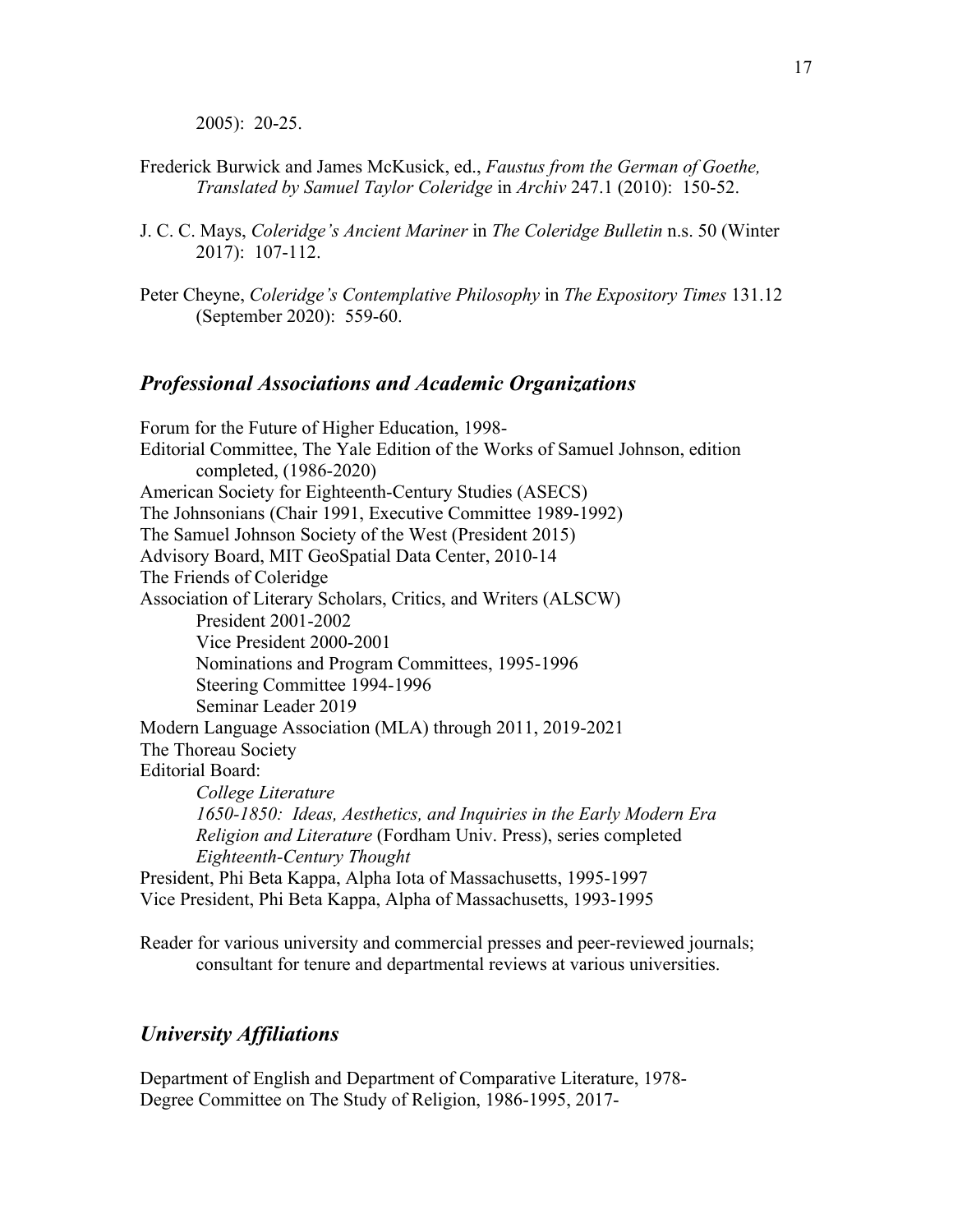Advisor in ESPP (Environmental Science and Public Policy), 2012- Degree Committee on History & Literature, 1985-2017 Faculty Associate, Harvard University Center for the Environment (HUCE), 2005- Resident Tutor and Advisor, Leverett House, Harvard College, 1976-1985 Affiliate and Tutor, Leverett House, 1985- Affiliate, Eliot House 2002-2010

### *Other Organizations*

The Saturday Club, Boston (President 2011-2017) The Cambridge Scientific Club (Secretary 2006-2015) The Signet Society

### *ADMINISTRATION (excludes departmental committees)*

Chair, Department of English, 2004-2010; Interim Chair, 2020-2021 Director of Undergraduate Studies, Department of English, 1987-88, 1995-97, 2015-16 Vice Provost for Climate and Sustainability Advisory Committee, 2021- Chair, Faculty Advisory Council, Harvard University Library, 2015-2016 Chair, FAS ad hoc Committee on Outside Activities in the Online Environment, 2013 Vice Chair, Faculty Advisory Council, Harvard University Library, 2011-2015 Office of Scholarly Communication Advisory Committee, 2013- Chair, Commencement Parts Committee, 2018-2021; served since 2011-2021 Steering Committee, Harvard University Center for the Environment, 2010-2014 Harvard Library Capital Campaign Planning Group, 2012-2014 Harvard Library Collections and Content Development, 2012-2013 Library Advisory Group, 2010-11 ROTC University Advisory Committee to the President, 1992, 2010-2011 Working Group for the Humanities, Budget and Restructuring, 2009 Chair, Standing Committee on the Teaching of Writing and Speaking, 2006-2009 Chair, Curricular Review Committee for Writing in Harvard College, 2004-2005 Educational Policy Committee, FAS, 2001-03, 2007-2009 Caucus of FAS Chairs, 2004-10; Co-Convener, 2007-2008 FAS Library Committee, 1992-97, 2002-2009, 2014-17 Presidential Advisory Committee, FAS Dean search, 2006 Chair, Honors Degree Program in History & Literature, 1988-1993 Harvard University Native American Program, Faculty Advisory Board, 2000-2004 Search Committee for Harvard Divinity School Dean, 2001-2002 Director of Graduate Studies, Comparative Literature, 1999-2003 College Administrative Board, 1994 Faculty Council, CUE and CGE, 1980-1981, 1991-1994, 2003-2004 Widener Library Planning Committee, 1997-2003 Chair, Michael C. Rockefeller Fellowship Committee, 2001-2004 (1997-2004) Placement, English & American Literature and American Civilization, 1998-1999 FAS Pedagogy Committee, 1985-1987, 2006-2007 Provost's Information Technology Subcommittee on Intellectual Property, 1997